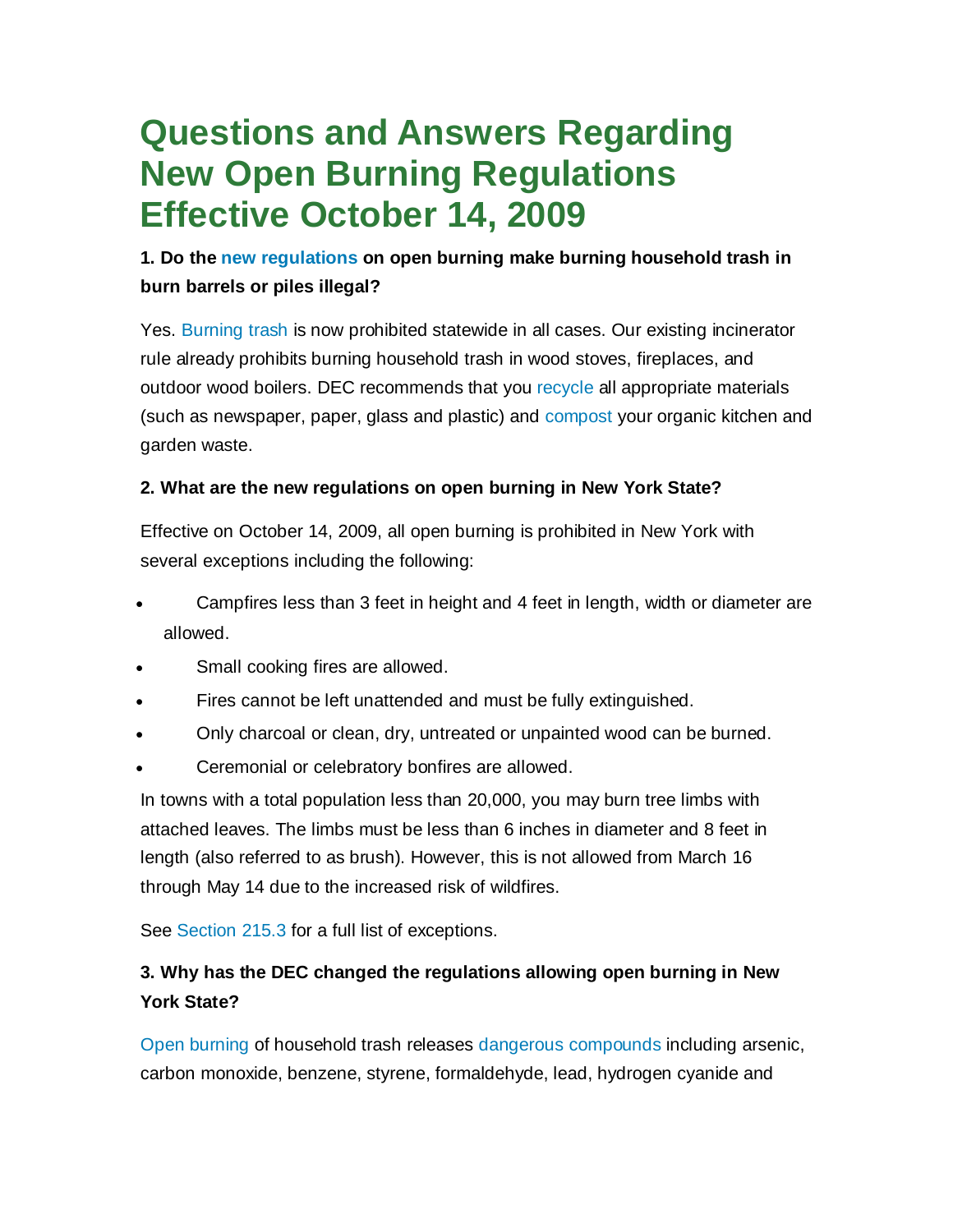dioxin, among others. Open burning is also the single greatest cause of wildfires in New York.

# **4. Can I burn leaves if I live in a rural area?**

No, burning leaves is banned in New York State. We encourage you to compost leaves.

# **5. Your rule says firewood must be untreated, some firewood is heat-treated, is that allowed?**

Some firewood is heat treated (kiln dried) to control invasive insect species if it is to be transported over 50 miles. Heat treated firewood is not intended to be prohibited. However, the burning of chemically treated wood such as pressure-treated lumber and plywood is prohibited.

# **6. Are open fires allowed to control invasive plant and insect species?**

Yes. Case-by-case DEC approval is not required.

# **7. Can agricultural wastes be burned?**

Yes, organic agricultural wastes may be burned on-site where they are grown or generated including brush and wood produced by clearing fields and other activities. The fire must be located on contiguous agricultural land larger than 5 acres, and the materials capable of being fully burned within 24 hours.

The burning of pesticides, plastics or other non-organic material is prohibited.

# **8. Can I burn liquid petroleum fueled smudge pots to prevent frost damage to crops?**

Yes. However, burning tires and other wastes for smudge is not allowed.

#### **9. Can prescribed burns be performed?**

Yes. Prescribed burns, the burning of forest land to achieve a vegetative or wildlife management goal, can be performed but only in accordance with DEC regulations. Check with your regional DEC office.

#### **10. Are fire training burning activities allowed?**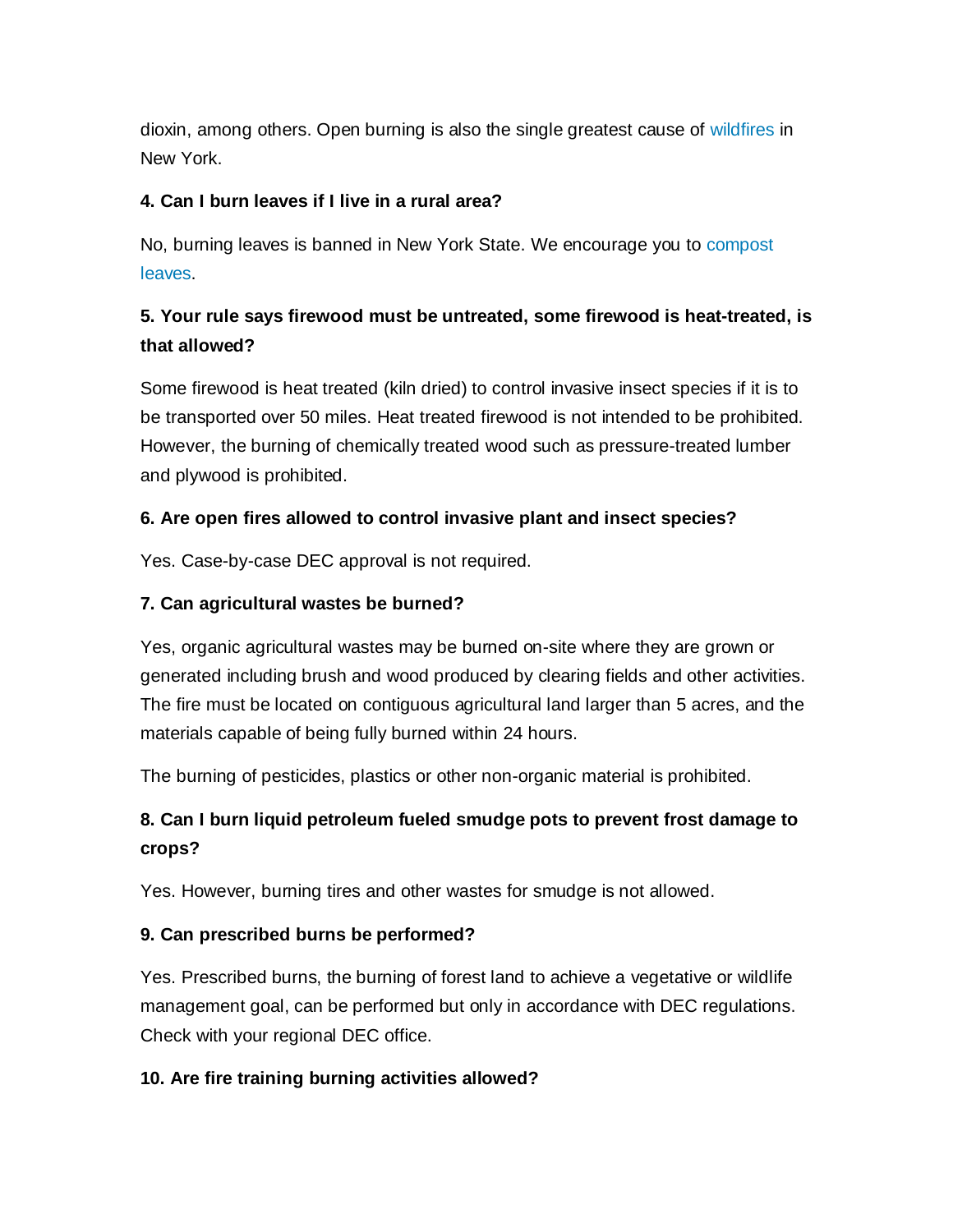Yes, with some restrictions on the use of acquired structures and in accordance with guidance from NYS Dept. of State's Office of Fire Prevention and Control. The Fire Services Bureau may be reached at 518-474-6746.

# **11. Are individual open fires to control plant and animal disease outbreaks allowed?**

Yes, as approved case-by-case by DEC, upon the request by the Commissioner of Agriculture and Markets.

# **12. Can I dispose of a flag or religious item in an open fire?**

Yes, in a small-sized fire if it is not otherwise prohibited by law or regulation.

# **13. Are permits for open fires still required in some parts of the state?**

Yes. While a permit is not required under this regulation, the Environmental Conservation Law (ECL) still requires that a permit be obtained from the Department if you plan to burn brush under the exception and you live in a town which is totally or partially located within the boundaries of the Adirondack and Catskill Parks which is designated as a "Fire Town" under the ECL (see list below). In addition, any local requirements or restrictions would apply.

- Clinton County, the towns of Altona, Ausable, Black Brook, Dannemora, Ellenburg and Saranac;
- Delaware County, the towns of Andes, Colchester, Hancock and Middletown;
- Essex County, all towns
- Franklin County, the towns of Altamont, Belmont, Brighton, Duane, Franklin, Harrietstown, Santa Clara and Waverly;
- Fulton County, the towns of Bleecker, Caroga, Mayfield, Northampton and Stratford;
- Greene County, the towns of Hunter, Jewitt, Lexington and Windham;
- Hamilton County, all towns;
- Herkimer County, the towns of Ohio, Russia, Salisbury and Webb;
- Lewis County, the towns of Crogham, Diana, Grieg, Lyonsdale and Watson;
- Oneida County, the towns of Forestport and Remsen;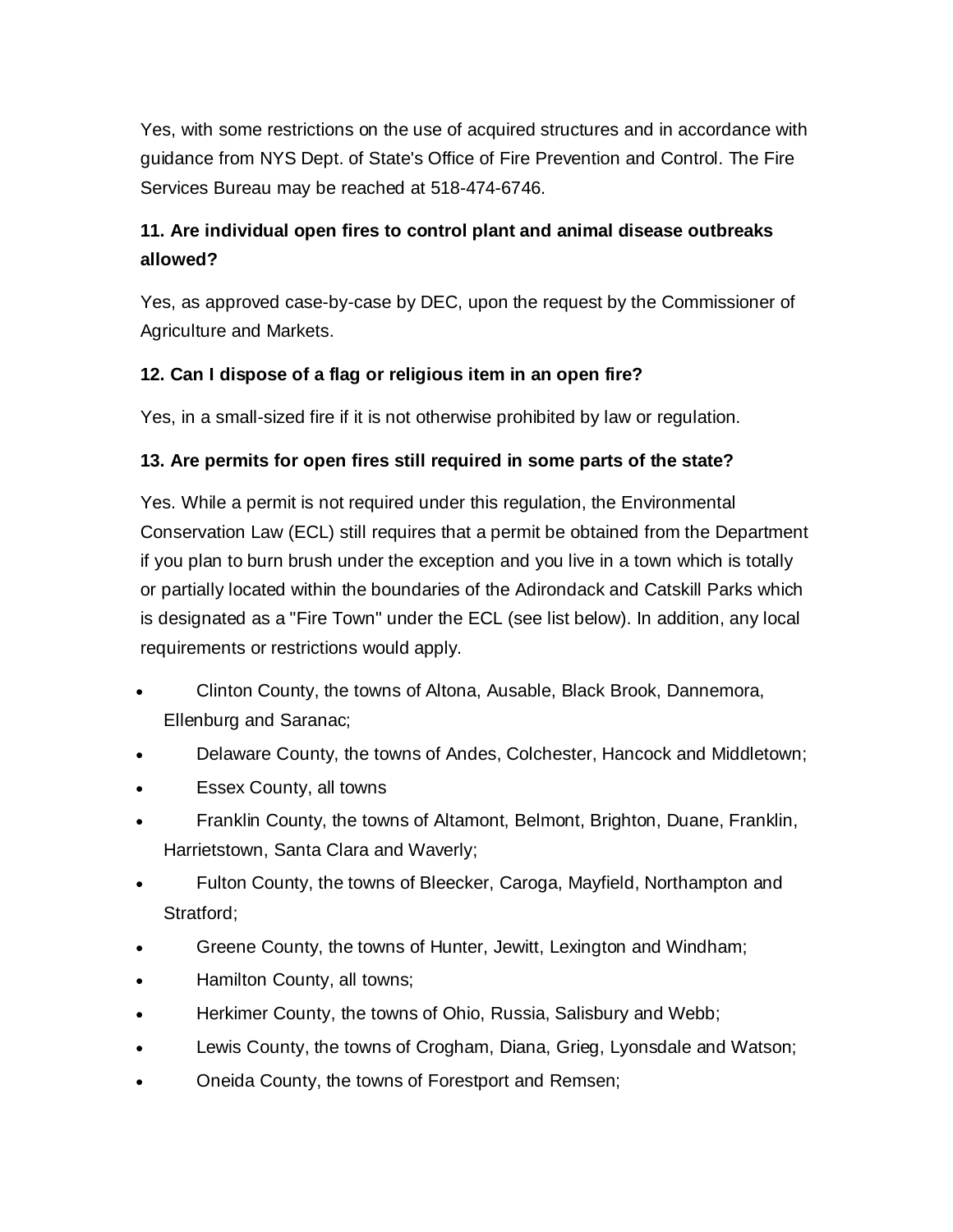- Saratoga County, the towns of Corinth, Day, Edinburg and Hadley;
- Saint Lawrence County, the towns of Clare, Clifton, Colton, Fine, Hopkinton, Parishville, Piercefield and Pitcairn;
- Sullivan County, the towns of Neversink and Rockland;
- Ulster County, the towns of Denning, Gardiner, Hardinburgh, Olive, Rochester, Shandaken, Shawangunk, Wawarsing and Woodstock;
- Warren County, the towns of Bolton, Chester, Hague, Horicon, Johnsburgh, Lake George, Luzerne, Queensbury, Stoney Creek, Thurman and Warrensburgh;
- Washington County, the towns of Dresden, Fort Ann and Putnam.

# **14. Can a town prohibit open burning that the state allows?**

Yes, towns, villages, cities and counties can pass ordinances that are stricter than, and not inconsistent with, the open fires regulations. You should check with local authorities to find out if local law requires a permit or prohibits open fires.

# **15. Can explosives, or other dangerous contraband, be burned?**

Yes, on an emergency basis by police or other public safety organizations only.

# **16. Can brush piles be burned at transfer sites?**

No, the practice of burning large piles of brush collected from local residents at town or county transfer sites is prohibited. The individual landowners in small towns may burn their brush on site as discussed under question 2 above. Downed limbs and branches generated at a transfer site are also allowed to be burned on site with the same restrictions.

#### **17. Where should I call to report an illegal open fire?**

To report environmental law violations call 1-800-TIPP DEC (1-800-847-7332).

The Department has received many questions regarding DEC's implementation of Part 215, regarding open fires. This document is intended to inform the general public about open fire regulation in New York and assist the regulated community in understanding the requirements of Part 215.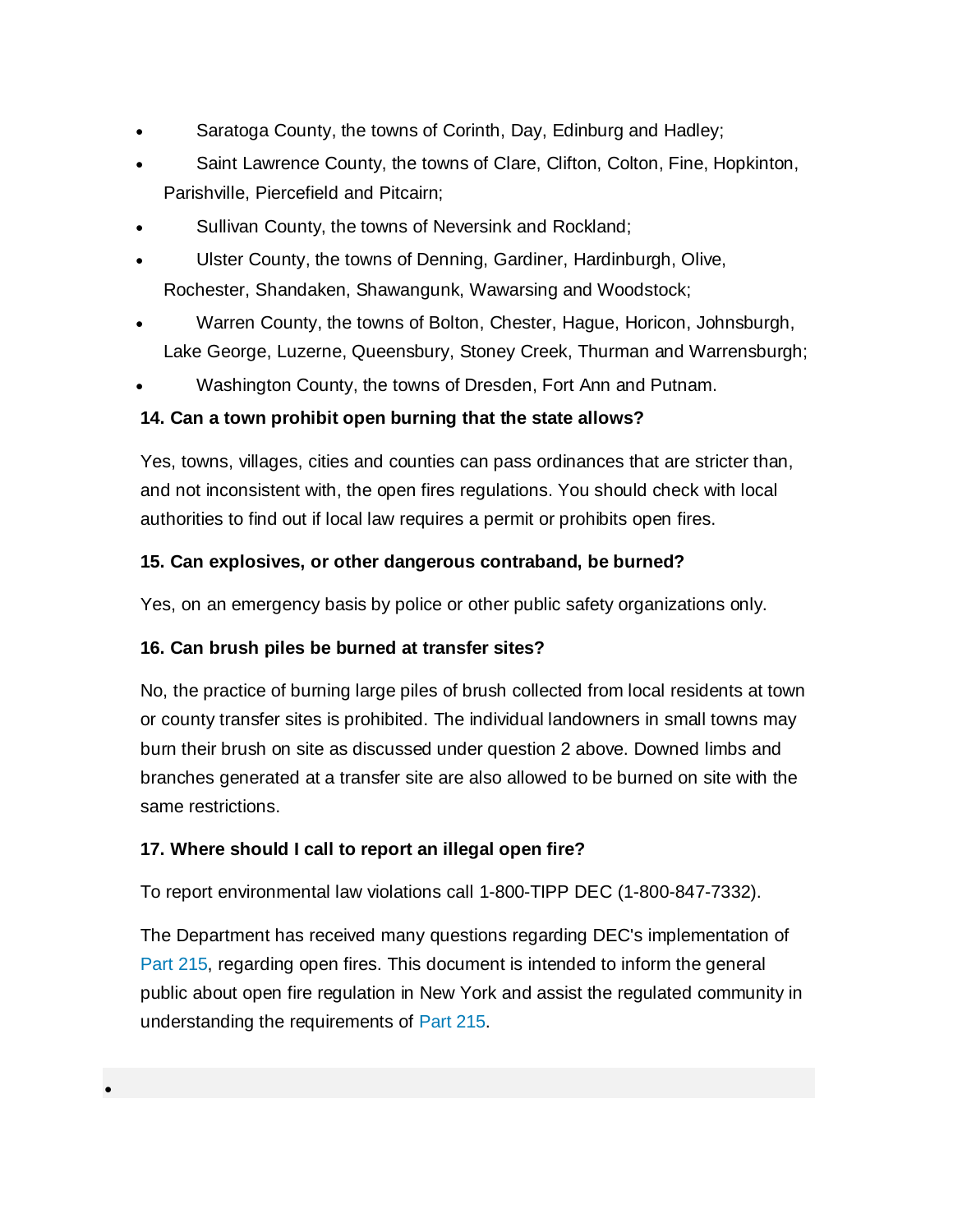| $\bullet$ | <b>Outdoor Recreation</b>                                           |  |
|-----------|---------------------------------------------------------------------|--|
|           | Animals, Plants, Aquatic Life                                       |  |
| $\bullet$ | <b>Chemical &amp; Pollution Control</b>                             |  |
| $\circ$   | Air                                                                 |  |
|           | <b>Attention Homeowners: Clean Air Starts at Home</b>               |  |
|           | <b>Don't Trash Our Air</b>                                          |  |
| п         | <b>Questions and Answers Regarding New Open</b>                     |  |
|           | <b>Burning Regulations Effective October 14, 2009</b>               |  |
|           | <b>Energy and Climate</b>                                           |  |
|           | <b>Lands and Waters</b>                                             |  |
|           | Education                                                           |  |
|           | <b>Permits and Licenses</b>                                         |  |
|           | <b>Public Involvement and News</b>                                  |  |
|           | <b>Regulations and Enforcement</b>                                  |  |
|           | Publications, Forms, Maps                                           |  |
|           | <b>About DEC</b>                                                    |  |
|           | Page Applies To:<br>All Regions                                     |  |
|           | <b>Related Links:</b>                                               |  |
|           | Press Release - New Regulation on Open Burning Takes Effect Oct. 14 |  |
| O<br>O    | Open Burning Regulation Tip Strip (PDF, 300 Kb)                     |  |
| O         | Open Burning Regulations Fact Sheet (PDF, 40 Kb)                    |  |
| $\circ$   | It Is Illegal to Burn Trash Poster (PDF, 510 Kb)                    |  |
| $\circ$   | <b>Open Burning Permit</b>                                          |  |
| $\bullet$ | <b>Contact for this Page:</b>                                       |  |
|           | Division of Air Resources                                           |  |
|           | 625 Broadway                                                        |  |
|           | Albany, NY 12233-3250                                               |  |